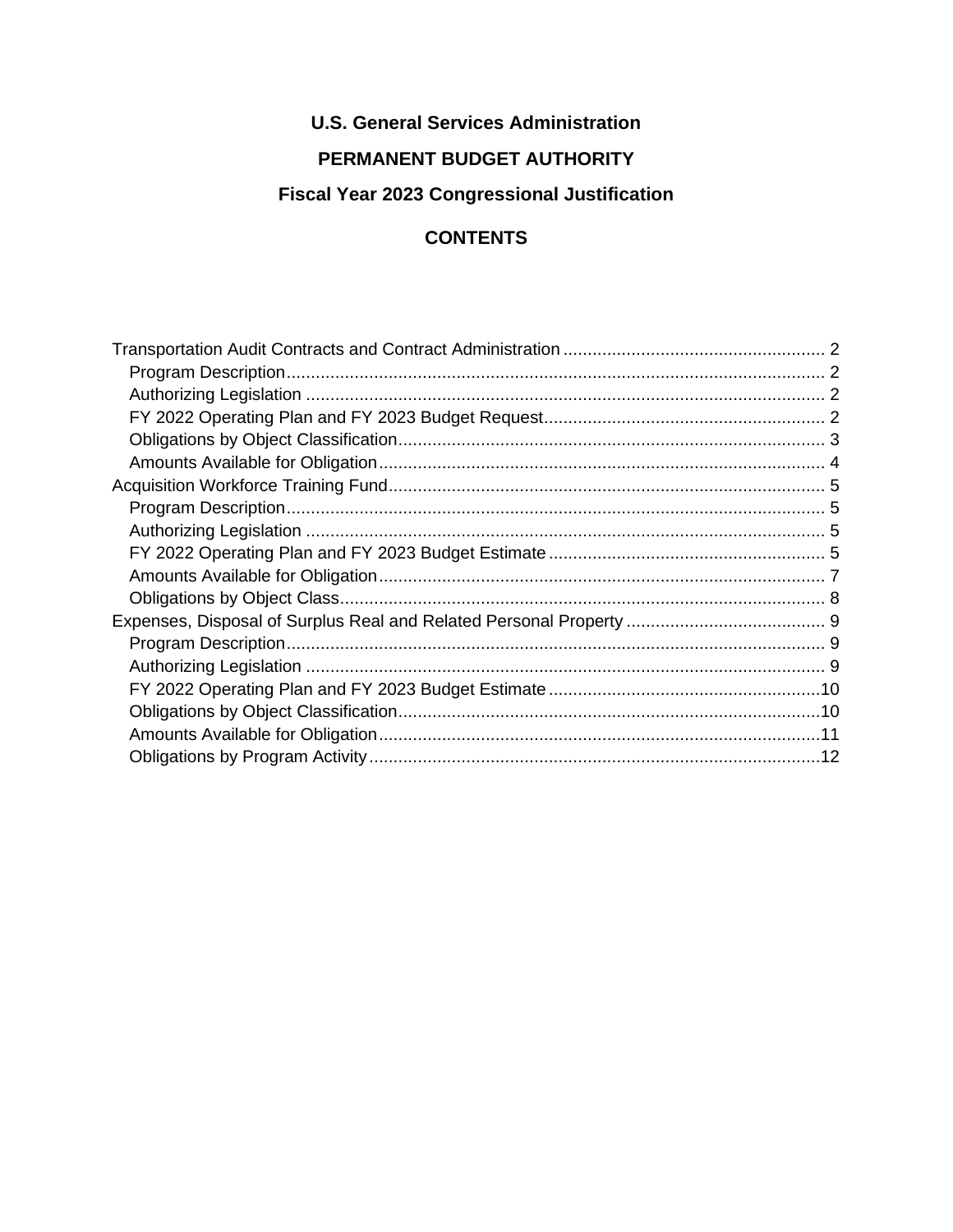#### <span id="page-1-0"></span>**Transportation Audit Contracts and Contract Administration**

#### <span id="page-1-1"></span>**Program Description**

This permanent, indefinite appropriation provides for the detection and recovery of overpayments to carriers for Government moves under rate and service agreements established by the U.S. General Services Administration (GSA) or other Federal agency transportation managers. Program expenses are financed from overcharges collected from Transportation Service Providers (TSPs) as a result of post payment audits examining the validity, propriety, and conformity of charges with the proper rate authority. Funds recovered in excess of expenses are returned to the U.S. Department of the Treasury (Treasury).

#### <span id="page-1-2"></span>**Authorizing Legislation**

*The Expenses of Transportation Audit Contracts and Contract Administration appropriation is permanently authorized by 31 U.S.C. § 3726(e): "Sec. 3726. Payment for transportation (e) Expenses of transportation audit post payment contracts and contract administration, and the expenses of all other transportation audit and audit-related functions conferred upon the Administrator of General Services, shall be financed from overpayments collected from carriers on transportation bills paid by the Government and other similar type refunds, not to exceed collections. Payment to any contractor for audit services shall not exceed 50 percent of the overpayment identified by contract audit."* 

#### <span id="page-1-3"></span>**FY 2022 Operating Plan and FY 2023 Budget Request**

The Transportation Audits program is managed by the Federal Acquisition Service (FAS) in the Travel, Transportation and Logistics (TTL) Portfolio. The FY 2023 budget request provides \$12.05 million for the Transportation Audits program to continue its focus on prepayment oversight and post payment audits of Government-wide transportation bills and recoveries of overcharges.

The program office will oversee the implementation and performance of prepayment audits for transportation services procured around the world by Federal agencies; conduct post payment audits of transportation bills; execute the collection of overcharges; validate overcharges via evidence, regulation, and background; adjudicate claims brought by TSPs and Federal agencies as needed; handle bankruptcies and litigation related to TSPs for Federal agencies; and act as an expert in court cases as needed.

In FY 2021, Transportation Audits continued to streamline business operations, while capitalizing on efficiencies and improvements gained through their IT systems modernization efforts. These efforts helped to optimize operations, improved service delivery, and increased customer and stakeholder confidence. In FY 2022 and FY 2023, the program will continue to promote partnerships to increase the amount of data received and drive automated submission of overcharges. In FY 2022, there is a planned surge in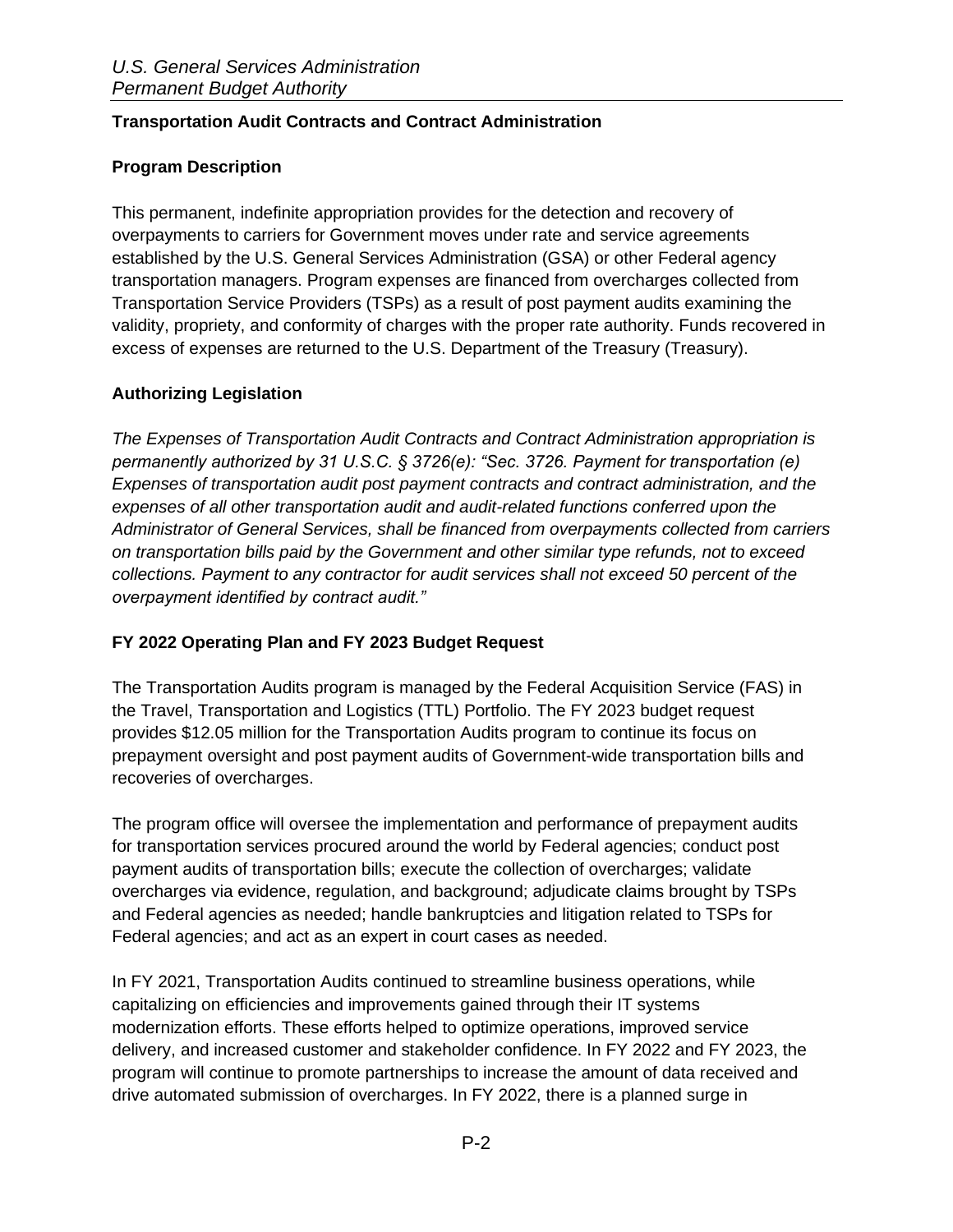collections tied to outstanding receivables set to expire at the end of the Fiscal Year. With the surge in collections, there is a related increase in spending tied to commission payments to the third-party vendor that is used to conduct the audits as that vendor is entitled to a commission when an overcharge is collected by GSA. In FY 2023 collections and spending are planned to return to normal levels after the one-time surge ends. The program will continue to monitor the anticipated impacts of the Department of Defense procurement services transition, while concurrently developing a notional plan for future execution for audits.

#### <span id="page-2-0"></span>**Obligations by Object Classification**

(Dollars in Thousands)

|      |                                               |    | FY 2021<br>Actual |    | FY 2022<br>Plan |     | FY 2023<br>Request |  |      |  |      |
|------|-----------------------------------------------|----|-------------------|----|-----------------|-----|--------------------|--|------|--|------|
| 11.1 | Full-time, permanent                          | \$ | 3,042             | S  | 3,529           | S   | 3,651              |  |      |  |      |
| 11.5 | Other personnel compensation                  |    | 73                | \$ | 78              | \$. | 80                 |  |      |  |      |
| 12.1 | Civilian personnel benefits                   |    | 959               | S  | 1,059           | S   | 1,096              |  |      |  |      |
| 22.0 | Transportation of things                      | \$ |                   |    | 29<br>\$        |     | 29                 |  |      |  |      |
| 25.1 | Advisory and assistance services              | \$ | 3,862             | \$ | 10,835          | S   | 6,398              |  |      |  |      |
| 25.3 | Other goods and services from Federal sources | S  | 1,057             | S. | 42              | \$. | 42                 |  |      |  |      |
| 26.0 | Supplies and materials                        |    | 856               | S. | 11              | \$. | 11                 |  |      |  |      |
| 31.0 | Equipment                                     |    |                   | \$ | 57              | \$  | 57                 |  |      |  |      |
| 99.0 | <b>Obligations, appropriated (annual)</b>     |    | 9,849             | \$ | 15,640          | \$  | 11,364             |  |      |  |      |
|      | Subtotal, PC&B                                | \$ | 4,074             | \$ | 4,666           | \$  | 4,827              |  |      |  |      |
|      | Subtotal, Non-labor                           | \$ | 5,775             | S  | 10,974          | S   | 6,537              |  |      |  |      |
| 99.9 | Total obligations                             | S  | 9,849             | S  | 15,640          | S   | 11,364             |  |      |  |      |
|      | <b>FTE</b>                                    |    | 28.3              |    |                 |     |                    |  | 32.0 |  | 32.0 |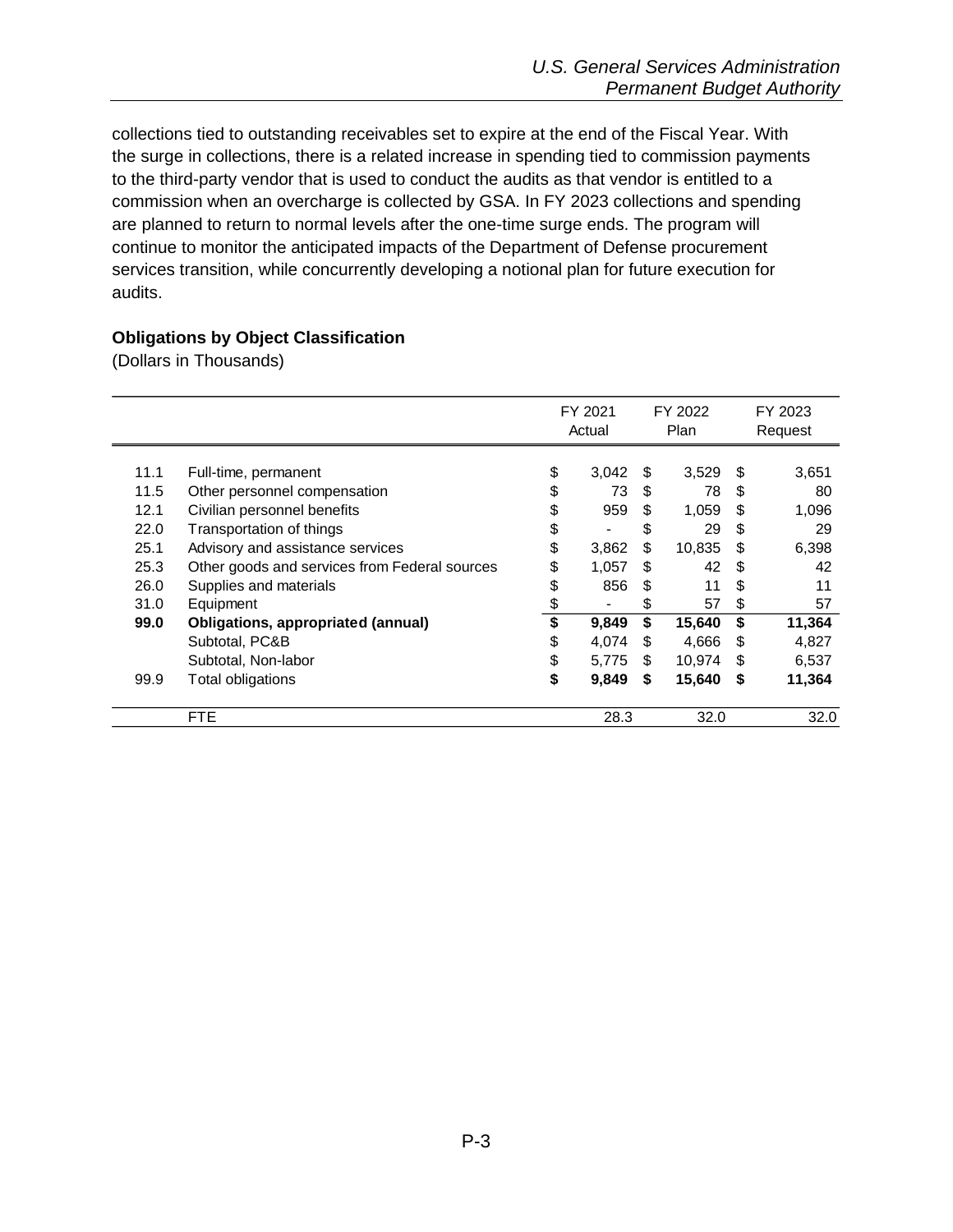### <span id="page-3-0"></span>**Amounts Available for Obligation**

### (Dollars in Thousands)

### **Special Fund Receipts:**

|                                                   |                | FY 2021       |      | FY 2022       |      | FY 2023  |  |  |  |
|---------------------------------------------------|----------------|---------------|------|---------------|------|----------|--|--|--|
|                                                   | Actual<br>Plan |               |      |               |      | Request  |  |  |  |
| Balance, start of year                            | \$             | 24.565        | S    | 27,845        | \$   | 44,106   |  |  |  |
| Receipts                                          | \$             | 12,743        | S    | 31,487        | S    | 5,724    |  |  |  |
| Sequestration                                     | \$             | 756           | - \$ | 945           | - \$ | 687      |  |  |  |
| Excess collections returned to Treasury           | \$             | ۰             |      |               | S    |          |  |  |  |
| Appropriation to the expenditure fund             | \$             | $(13,269)$ \$ |      | $(16,585)$ \$ |      | (12,051) |  |  |  |
| Unobligated balance expired from expenditure fund | \$             | 3,050         | \$   | 414           | - \$ | 7,426    |  |  |  |
| Balance, end of year                              | \$             | 27,845        | S    | 44.106        | £.   | 45,892   |  |  |  |

## **Special Fund Expenditures:**

|                                  | FY 2021        |      | FY 2022    | FY 2023 |         |  |  |  |
|----------------------------------|----------------|------|------------|---------|---------|--|--|--|
|                                  | Actual<br>Plan |      |            |         | Request |  |  |  |
| Mandatory authority:             |                |      |            |         |         |  |  |  |
| Appropriation                    | \$<br>13.269   | \$   | 16.585     | \$      | 12,051  |  |  |  |
| Sequestration                    | \$<br>(756)    | - \$ | $(945)$ \$ |         | (687)   |  |  |  |
| Unobligated balance, end of year | \$<br>(2,664)  | \$   | ۰          | \$      | ۰       |  |  |  |
| Total obligations                | \$<br>9,849    | S    | 15,640     |         | 11,364  |  |  |  |
| <b>Net Outlays</b>               | \$<br>10,644   | S    | 13,903     |         | 12,647  |  |  |  |
|                                  |                |      |            |         |         |  |  |  |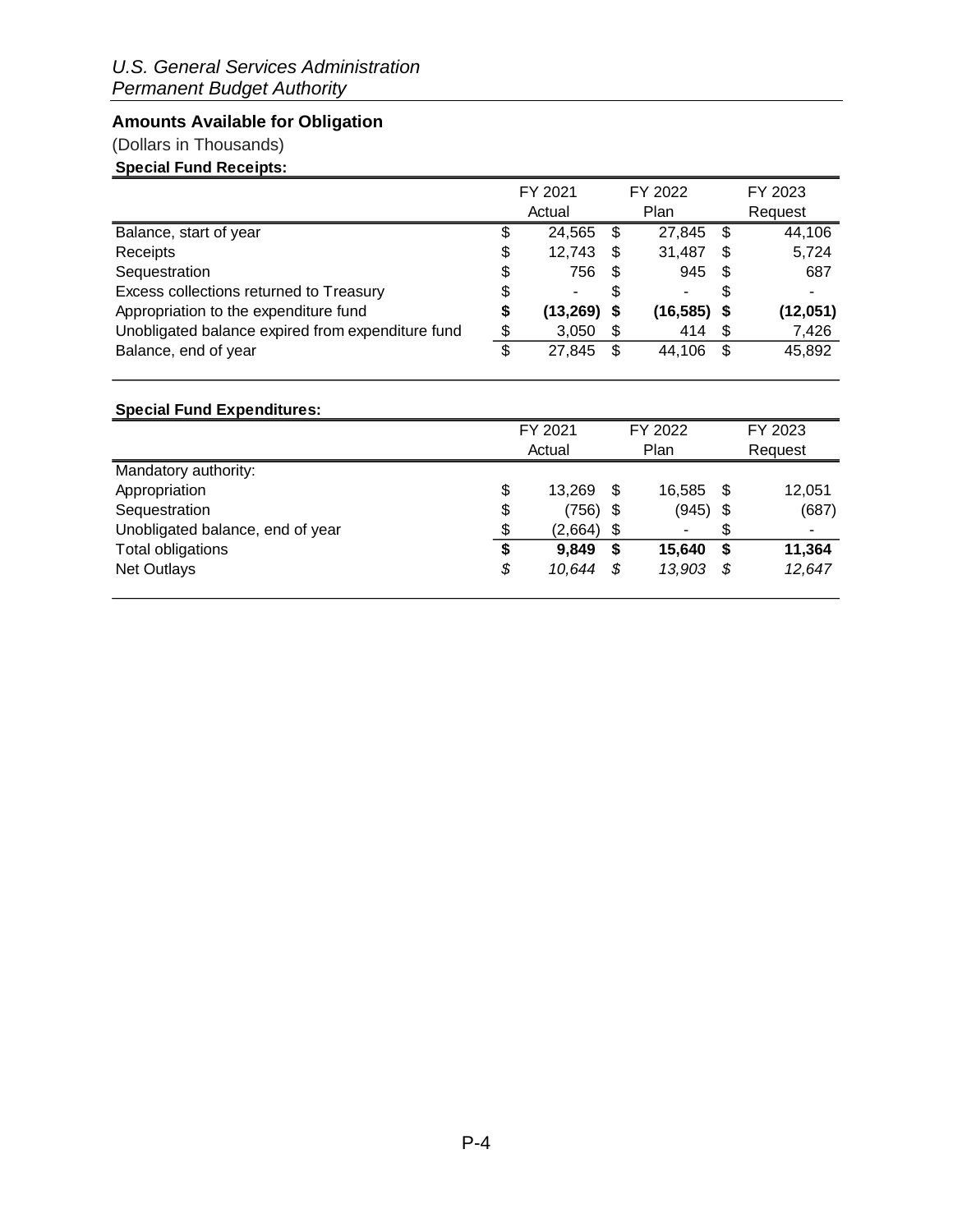### <span id="page-4-0"></span>**Acquisition Workforce Training Fund**

#### <span id="page-4-1"></span>**Program Description**

The Acquisition Workforce Training Fund (AWTF) is a permanent, indefinite appropriation providing a source of funds to train the Federal acquisition workforce. The AWTF is financed through a credit of five percent of the fees collected by non-Department of Defense executive agencies from Government-wide Acquisition Contracts (GWACs), Multiple Award Schedules (MAS) contracts entered into by the Administrator of General Services, and other multi-agency contracts. Receipts are available for expenditure in the fiscal year collected, in addition to the two following fiscal years. The AWTF is managed by the Administrator of General Services through GSA's Federal Acquisition Institute (FAI). FAI provides recommendations to the Office of Federal Procurement Policy (OFPP), the FAI Board of Directors and the Chief Acquisition Officers Council (CAOC) in identifying training needs and setting priorities for use of the AWTF. The fund was created to ensure that the Federal Government's non-defense acquisition workforce has sufficient training resources to adapt to the changing nature of Federal Government acquisition.

#### <span id="page-4-2"></span>**Authorizing Legislation**

The AWTF is authorized by 41 U.S.C. § 1703(i), as amended by Section 854 of Title VII of the National Defense Authorization Act for Fiscal Year 2008 (Public Law 110-181, January 28, 2008). The Federal Acquisition Institute is authorized and established by 41 U.S.C. § 1201, as amended by Section 864 of Title VIII of the National Defense Authorization Act for Fiscal Year 2011 (Public Law 112-81, December 31, 2011).

#### <span id="page-4-3"></span>**FY 2022 Operating Plan and FY 2023 Budget Estimate**

The FY 2023 budget request provides \$11.9 million in new collections for FAI programs. The Board of Directors has reviewed the FAI programs to identify where continued AWTF funding is most needed to effectively support FAI's mission and goals. AWTF funds are used to execute FAI's 12 statutory responsibilities stated in 41 U.S.C. § 1201(a).

FAI supports professional development of the civilian agency acquisition workforce by ensuring the availability of learning and career development opportunities. The funds collected by the AWTF support FAI activities in five categories:

#### ● **Human Capital Initiatives**

Human Capital Initiative funding provides for Government-wide human capital resource planning and management initiatives, supporting FAI in the collection, analysis, and reporting of acquisition workforce human capital data. The program collects data through human capital plan templates and other venues to enable agencies to make strategic data-driven decisions about their acquisition workforce and program operations. Examples of FAI Human Capital Initiatives include the Acquisition Workforce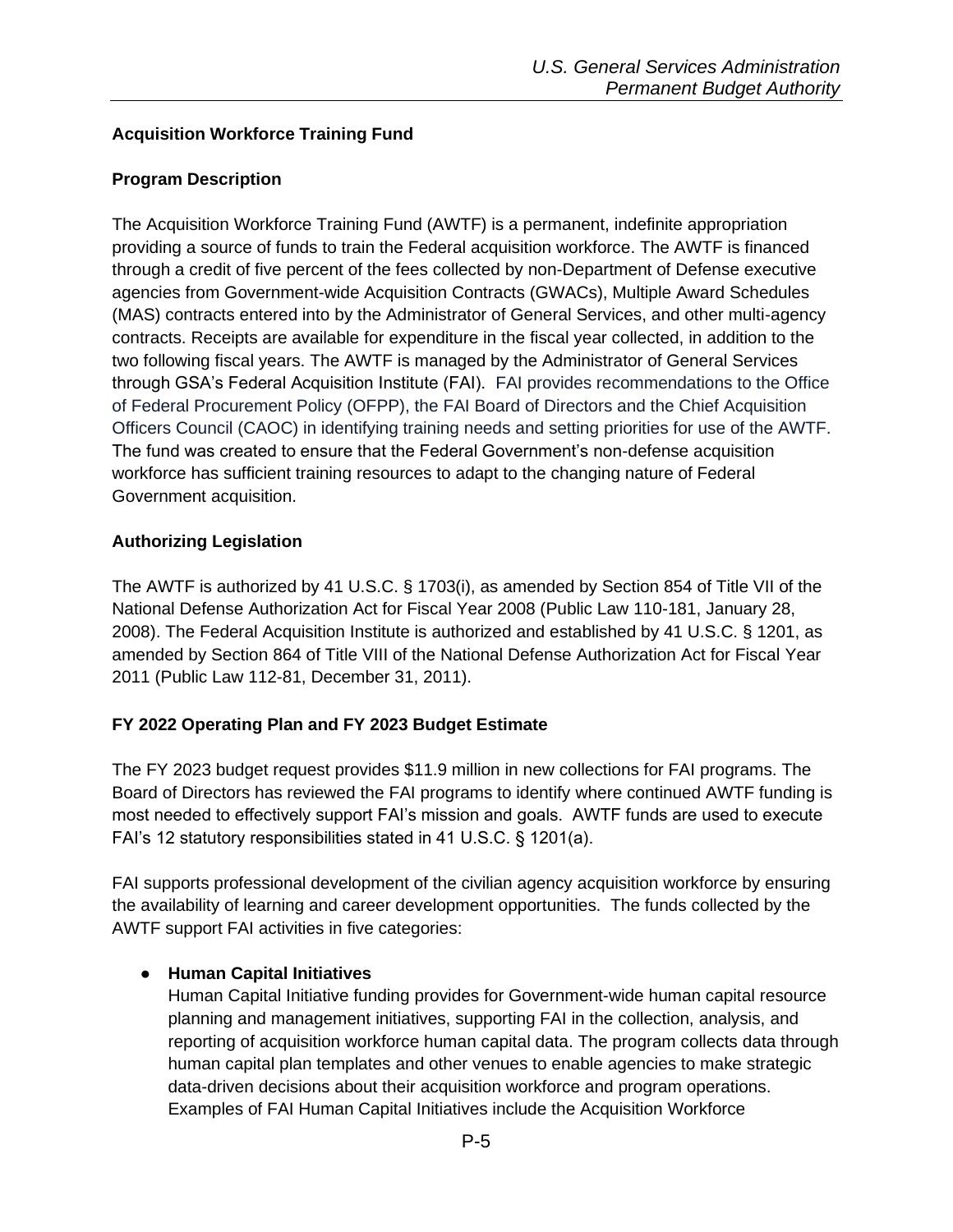Competency Survey, research, and benchmarking studies to advance the acquisition workforce.

#### ● **Operations and Logistics Support**

Operations and Logistics Support funding provides for the design, execution, and control of the business-planning and operations framework for executing the FAI mission and infrastructure. Funding supports all activities related to planning, organizing, or optimizing business operations. This includes costs associated with the support of 12 full time equivalents associated with training and development.

#### ● **Curriculum Development**

Curriculum Development funding provides for development of instructional content, materials, and related assets to execute Federal Acquisition Certification programs. This includes course development and updates in support of executive orders and emerging acquisition topics.

### ● **Training Delivery**

Training Delivery funding provides for the execution of online and classroom training and learning programs and related delivery and development activities. To continue to meet the needs of the Federal acquisition workforce community, the Training Delivery program provides online and classroom training courses.

#### ● **Information Technology**

Information Technology (IT) funding provides for overarching IT operations, maintenance, and enhancement activities. FAI.gov operations and maintenance and FAI Cornerstone on Demand (CSOD) are examples of the work supported by IT funds.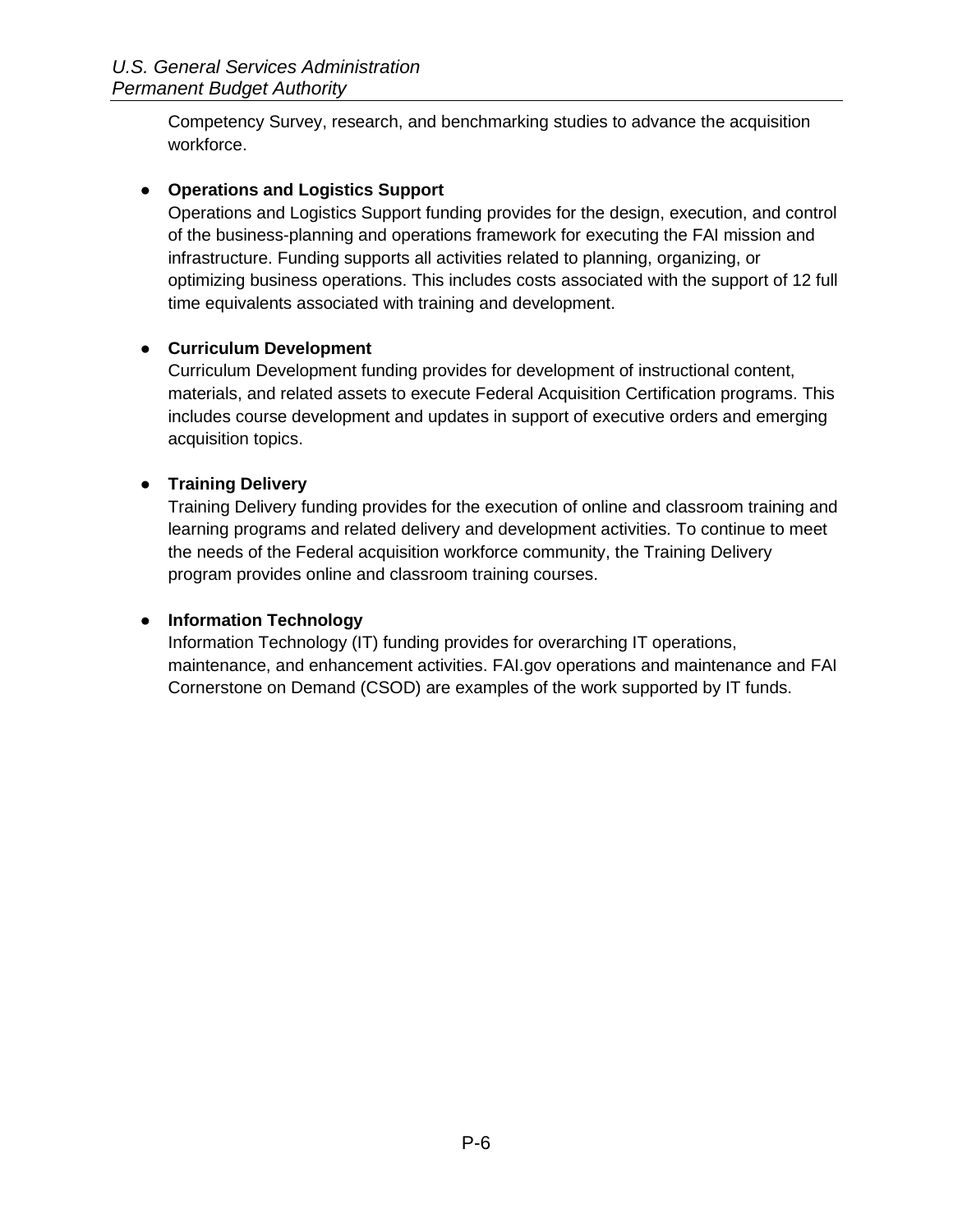### <span id="page-6-0"></span>**Amounts Available for Obligation**

(Dollars in Thousands)

### **Special Fund Receipt**

|                                                                           | FY 2021 FY 2022 FY 2023 |  |  |  |  |  |  |  |  |  |  |  |  |  |  |  |  |  |  |  |  |  |  |  |  |  |  |  |  |  |  |  |  |  |  |  |  |  |  |  |  |  |  |  |  |  |  |  |  |  |  |  |  |  |  |  |  |  |  |  |  |  |  |             |         |
|---------------------------------------------------------------------------|-------------------------|--|--|--|--|--|--|--|--|--|--|--|--|--|--|--|--|--|--|--|--|--|--|--|--|--|--|--|--|--|--|--|--|--|--|--|--|--|--|--|--|--|--|--|--|--|--|--|--|--|--|--|--|--|--|--|--|--|--|--|--|--|--|-------------|---------|
|                                                                           | Actual                  |  |  |  |  |  |  |  |  |  |  |  |  |  |  |  |  |  |  |  |  |  |  |  |  |  |  |  |  |  |  |  |  |  |  |  |  |  |  |  |  |  |  |  |  |  |  |  |  |  |  |  |  |  |  |  |  |  |  |  |  |  |  | <b>Plan</b> | Request |
|                                                                           |                         |  |  |  |  |  |  |  |  |  |  |  |  |  |  |  |  |  |  |  |  |  |  |  |  |  |  |  |  |  |  |  |  |  |  |  |  |  |  |  |  |  |  |  |  |  |  |  |  |  |  |  |  |  |  |  |  |  |  |  |  |  |  |             |         |
|                                                                           |                         |  |  |  |  |  |  |  |  |  |  |  |  |  |  |  |  |  |  |  |  |  |  |  |  |  |  |  |  |  |  |  |  |  |  |  |  |  |  |  |  |  |  |  |  |  |  |  |  |  |  |  |  |  |  |  |  |  |  |  |  |  |  |             |         |
| Appropriation to the expenditure fund \$ (10,702) \$ (11,922) \$ (11,922) |                         |  |  |  |  |  |  |  |  |  |  |  |  |  |  |  |  |  |  |  |  |  |  |  |  |  |  |  |  |  |  |  |  |  |  |  |  |  |  |  |  |  |  |  |  |  |  |  |  |  |  |  |  |  |  |  |  |  |  |  |  |  |  |             |         |
|                                                                           |                         |  |  |  |  |  |  |  |  |  |  |  |  |  |  |  |  |  |  |  |  |  |  |  |  |  |  |  |  |  |  |  |  |  |  |  |  |  |  |  |  |  |  |  |  |  |  |  |  |  |  |  |  |  |  |  |  |  |  |  |  |  |  |             |         |

### **Special Fund Expenditure**

|                                                                   | FY 2021<br>Actual | FY 2022<br>Plan               | FY 2023<br>Request |
|-------------------------------------------------------------------|-------------------|-------------------------------|--------------------|
|                                                                   |                   |                               |                    |
| Recovery of prior-year obligations\$ - \$<br>Mandatory authority: |                   | - \$                          |                    |
|                                                                   |                   | $$10,422$ $$11,922$ $$11,922$ |                    |
|                                                                   |                   | - \$                          |                    |
|                                                                   |                   |                               |                    |
|                                                                   |                   |                               |                    |
| <b>Net Outlays</b>                                                |                   | $$10,411$ $$9,450$ $$9,450$   |                    |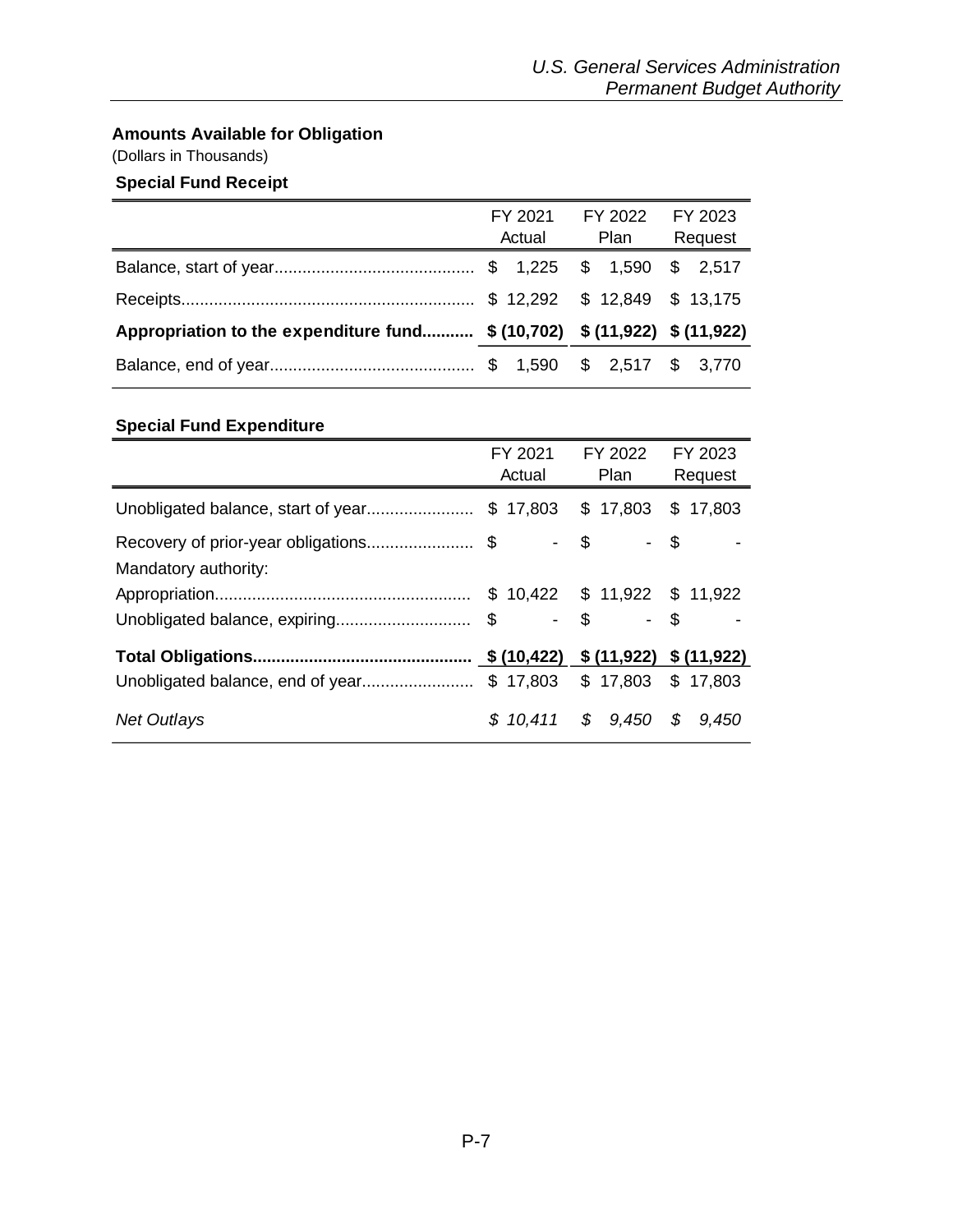#### <span id="page-7-0"></span>**Obligations by Object Class**

(Dollars in Thousands)

|      |                                             |    | FY 2021        |    | FY 2022  |    | FY 2023 |
|------|---------------------------------------------|----|----------------|----|----------|----|---------|
|      |                                             |    | Actual         |    | Plan     |    | Request |
| 11.1 | Full-time permanent                         | \$ | $\blacksquare$ | \$ | 1,861    | \$ | 1,883   |
| 11.5 | Other personnel compensation                | \$ | $\blacksquare$ | \$ | 45       | S  | 47      |
| 11.8 | Special personnel services payments         | \$ | $\blacksquare$ | S  | 200      | S  | 200     |
| 12.1 | Civilian personnel benefits                 | \$ | $\blacksquare$ | S  | 691      | \$ | 705     |
| 25.1 | Advisory and assistance services            | S  | 3,752          | \$ | 5,061    | \$ | 5,061   |
| 25.3 | Other goods & services from Federal sources | \$ | 6,670          | S  | 4,064    | \$ | 4,026   |
| 99.0 | <b>Total obligations</b>                    |    | \$10,422       |    | \$11,922 |    | 11,922  |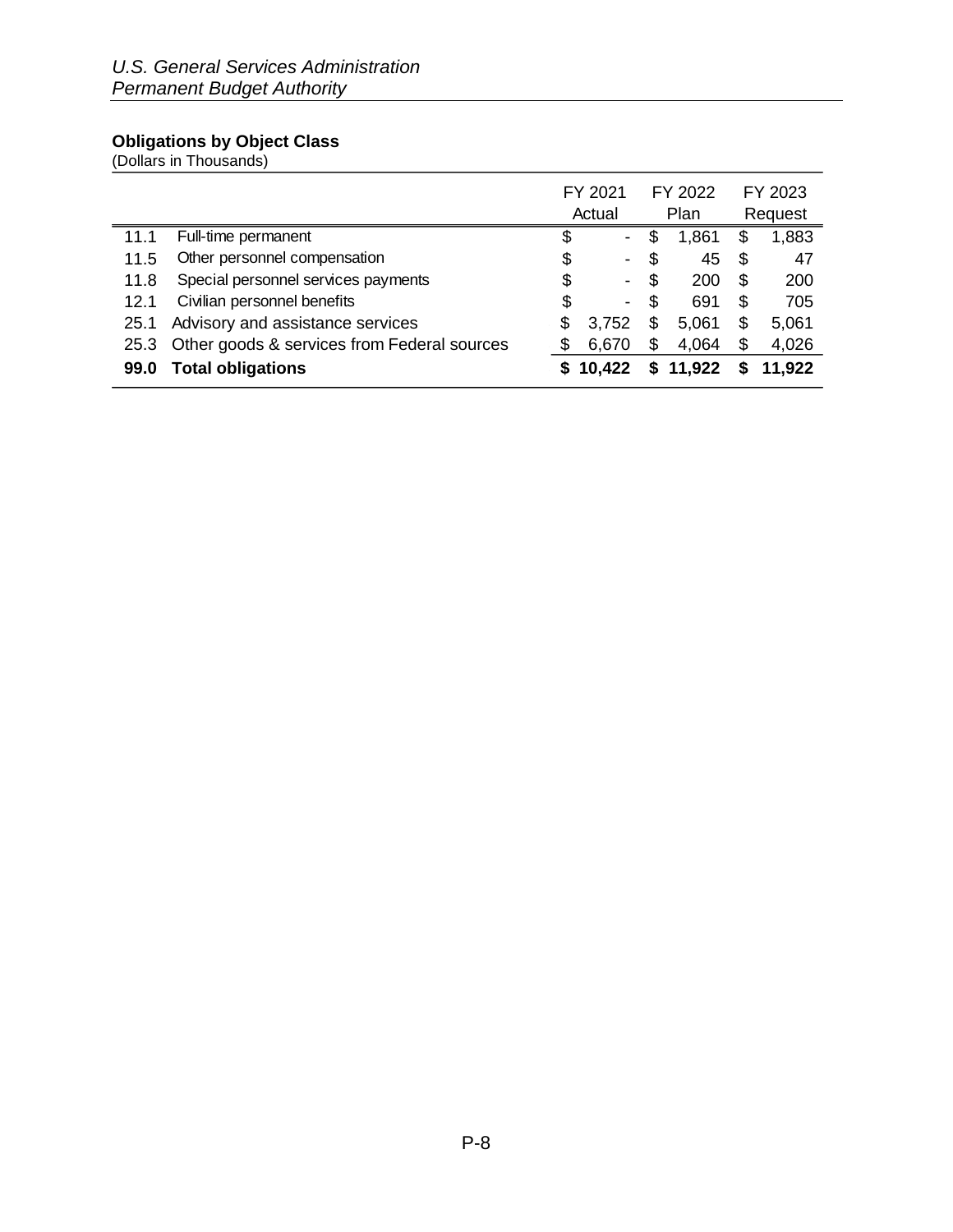### <span id="page-8-0"></span>**Expenses, Disposal of Surplus Real and Related Personal Property**

### <span id="page-8-1"></span>**Program Description**

This mandatory appropriation provides for the efficient disposal of real property assets that no longer meet the needs of landholding Federal agencies. The following costs are paid through receipts from such disposals each fiscal year: fees of auctioneers, brokers, appraisers, and environmental consultants; surveying costs; costs of advertising; costs of environmental and historical preservation services; highest and best use of property studies; property utilization studies; deed compliance inspections; and other disposal costs. GSA leverages the expertise of auctioneers and brokers familiar with local markets to accelerate the disposal of surplus real property.

### <span id="page-8-2"></span>**Authorizing Legislation**

The Expenses, Disposal of Surplus Real and Related Personal Property appropriation is permanently authorized by 40 U.S.C. § 572(a). The appropriation is authorized to pay expenses directly or to reimburse another account for expenses paid. The total amount paid and reimbursed in a fiscal year may not exceed 12 percent of the receipts available in GSA's Expenses, Disposal of Surplus Real and Related Personal Property receipt account. Proceeds from the disposal of Federal real property are deposited into GSA's Expenses, Disposal of Surplus Real and Related Personal Property receipt account and funds deemed in excess of the Real Property Disposal program's long-term requirements must be transferred to the Land and Water Conservation Fund in accordance with 54 U.S.C. § 200302.

The types of expenses that may be paid or reimbursed are limited to specific, enumerated expenditures listed in 40 U.S.C. § 572(a)(2)(A) including:

- (i) Costs of appraisers, auctioneers, and realty brokers, in accordance with the scale customarily paid in similar commercial transactions.
- (ii) Costs of environmental and historic preservation services, highest and best use of property studies, utilization of property studies, deed compliance inspections, targeted asset reviews and the expenses incurred in approved relocations.
- (iii) Costs of advertising and surveying.

#### **Administration Proposal**

The President's Budget supports the expansion of the allowable uses of the disposal fund. The expanded authority will allow GSA to better assist agencies in identifying and preparing real property prior to the agency declaring a property excess. Currently, agencies do not always complete these types of activities because agencies must fund the activities from limited resources. This expanded authority will allow GSA to help agencies in rightsizing their portfolios as COVID-19 leads to potentially smaller space requirements by providing the funding required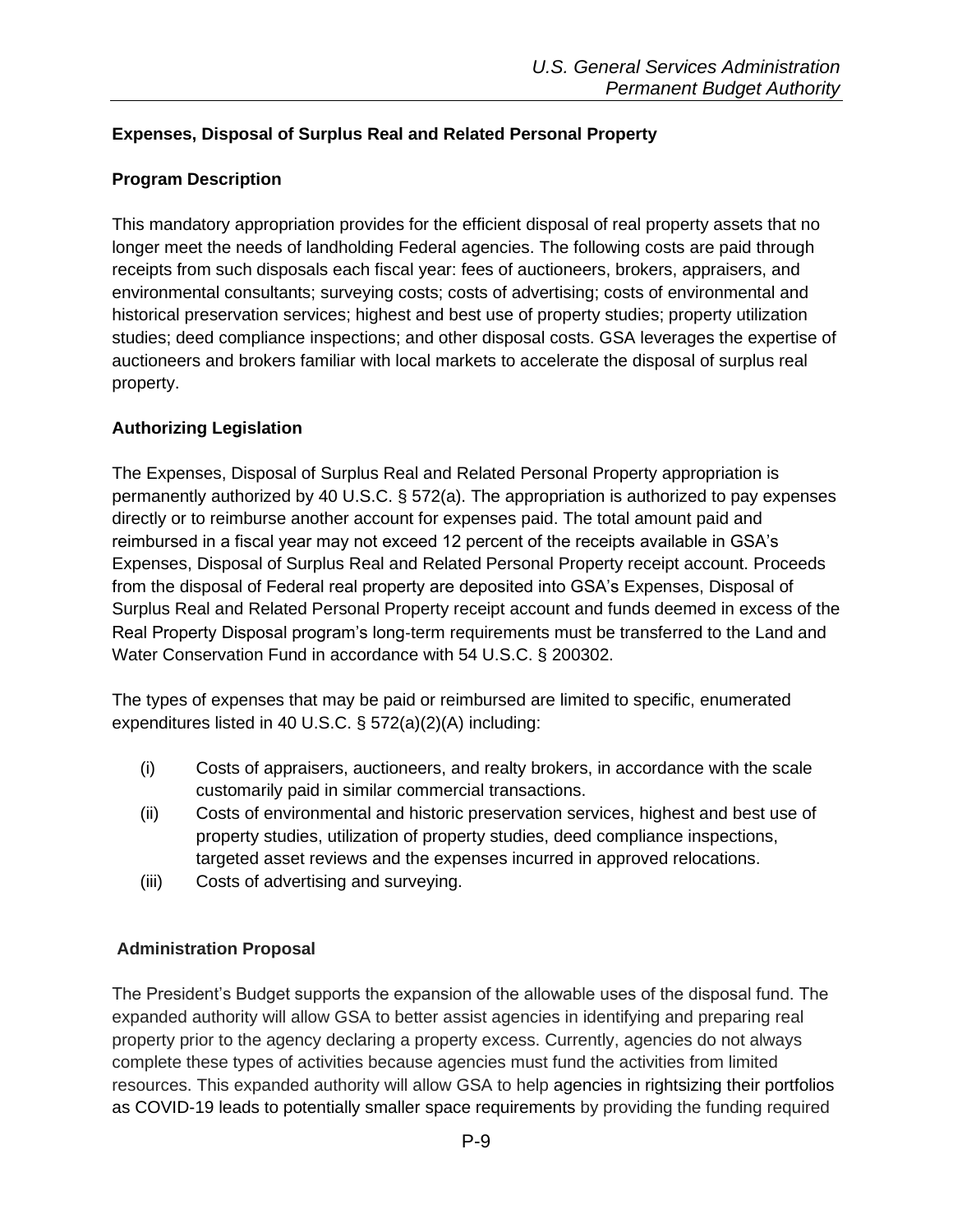to assess and prepare potential excess properties for disposal; the funds will then be recovered from the proceeds of sale.

Here is the language that will be included as part of the separate legislative authority proposal:

*Notwithstanding limitations contained in subsection 572(a) of title 40, United States Code, the Administrator of General Services is authorized to use the fund established in section 572 to assist agencies in identifying, preparing, and divesting property, including costs related to identifying and preparing real property to be divested and costs related to assisting agencies with the identification, preparation, and divestiture of real property, and the Administrator is authorized to be reimbursed for such costs from the proceeds of the sale of such properties.*

### <span id="page-9-0"></span>**FY 2022 Operating Plan and FY 2023 Budget Estimate**

The FY 2023 budget requests provides \$10.256 million for the Real Property Disposal program. Obligations are based on properties planned for disposal in each year. Financing is provided through receipts from sales of surplus property and outleasing of Government-owned space.

#### <span id="page-9-1"></span>**Obligations by Object Classification**

(Dollars in Thousands) FY 2021 FY 2022 FY 2023 Actual Plan Request 21.0 Travel and transportation 100 minutes and the set of the set of the set of the set of the set of the set o 24.0 Printing and reproduction 6 1 \$ 129 \$ 129 25.1 Advisory and assistance services 6 1 8 274 \$ 8,391 \$ 9,391 25.2 Other services from non-Federal sources  $\frac{1}{2}$  \$ 20 \$ 119 \$ 119 25.3 Other goods & services from Federal sources  $\frac{1}{3}$  - \$ 547 \$ 547 25.7 Operation and maintenance of equipment  $\qquad \qquad$  \$ - \$ 20 \$ 20 **99.9** Total obligations **\$ 295 \$ 9,256 \$ 10,256**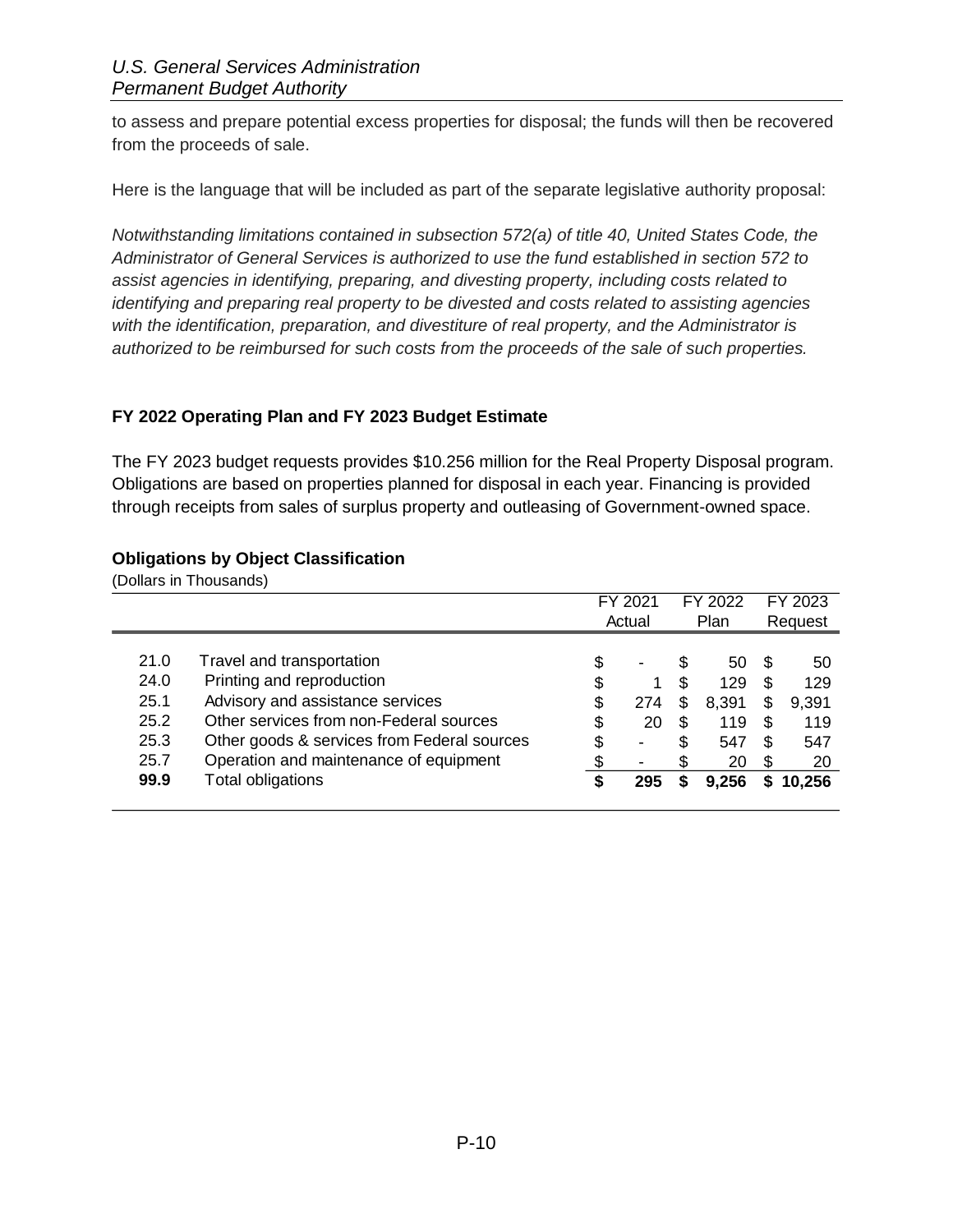#### <span id="page-10-0"></span>**Amounts Available for Obligation**

(Dollars in Thousands)

#### **Special Fund Receipts:**

|                                                              | FY 2021        | FY 2022 |                                                       |    | FY 2023  |
|--------------------------------------------------------------|----------------|---------|-------------------------------------------------------|----|----------|
|                                                              | Actual         | Plan    |                                                       |    | Request  |
|                                                              | \$<br>76,548   |         | $$77,404$ $$76,148$                                   |    |          |
|                                                              | 12,924         |         | \$10,000                                              |    | \$8,000  |
|                                                              | $\sim 100$     |         | \$3,000                                               | \$ | 3,000    |
|                                                              | \$<br>12,924   |         | \$13,000                                              |    | \$11,000 |
|                                                              |                |         | $(1,516)$ \$ $(9,815)$ \$ $(10,876)$<br>516 \$ 559 \$ |    | 616      |
|                                                              |                |         | $(1,000)$ \$ $(9,256)$ \$ $(10,260)$                  |    |          |
| Unobligated balance, transferred in from Expenditure Fund \$ | $(12, 188)$ \$ |         | (5,000)<br>$1,120$ \$ - \$                            | \$ | (2,000)  |
|                                                              | 77,404         |         | \$76,148                                              |    | \$74,888 |

| <b>Special Fund Expenditures:</b> |                            |     |                  |                         |
|-----------------------------------|----------------------------|-----|------------------|-------------------------|
|                                   | FY 2021                    |     | FY 2022          | FY 2023                 |
|                                   | Estimate                   |     | Plan             | Request                 |
| Mandatory authority               | 1.516<br>$(516)$ \$<br>705 | -\$ | \$9,815<br>(559) | \$<br>\$10,876<br>(620) |
|                                   | \$<br>295                  | S   | 9,256            | \$10,256                |
|                                   | \$<br>295                  | S.  |                  | 9,256 \$ 10,256         |

Note: In accordance with 54 U.S.C. § 200302, any receipts in excess of the long-term requirements of the Fund must be transferred out of the Fund and deposited into the Land and Water Conservation Fund of the U.S. Department of the Interior.